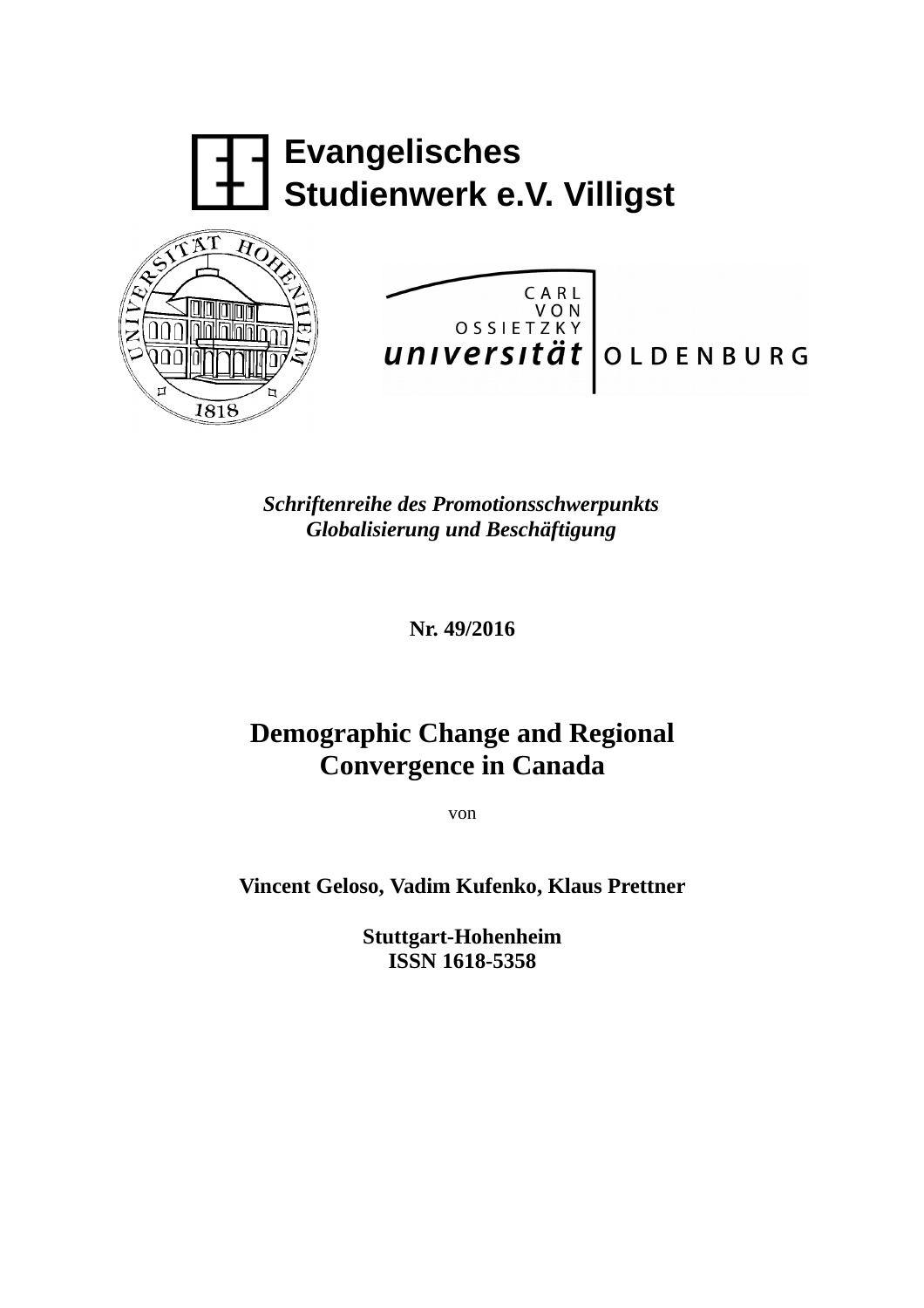Unemployment is persistently high in many European countries. It is frequently attributed to 'functional deficiencies of labor markets', even though to a large extent caused by demand and supply shifts in goods markets and financial markets. The PhD program *Globalization and Employment* therefore focuses on the employment effects of structural change and macroeconomic developments and encourages research by granting scholarships. The dissertation projects address topics such as new technologies, processes of internationalization and system transformation, endogenous finance constraints and various strategies of fiscal and monetary policy.

Work and supervision in the PhD program follows the structures of a standard graduate school. Coordinators and *editors of the discussion paper series* are the following professors:

Department of Economics (520H) University of Hohenheim D-70593 Stuttgart

*Prof. Dr. Heinz-Peter Spahn* peter.spahn@uni-hohenheim.de Department of Economics (520A) University of Hohenheim D-70593 Stuttgart

*Prof. Dr. Hans-Michael Trautwein* michael.trautwein@uni-oldenburg.de Department of Economics and Statistics Carl von Ossietzky University Oldenburg D-26111 Oldenburg

*Prof. Dr. Harald Hagemann* harald.hagemann@uni-hohenheim.de

PhD projects in the program can be funded by grants of the *Evangelisches Studienwerk e.V. Villigst*. Application forms can be ordered from:

Evangelisches Studienwerk e.V. Promotionsförderung Iserlohner Str. 25

D-58239 Schwerte Phone: +49 (2304) 755-215, Fax: +49 (2304) 755-250

For further information about the PhD program *Globalization and Employment* as well as the PDF-files of the discussion papers see:

*http://www.globalization-and-employment.de*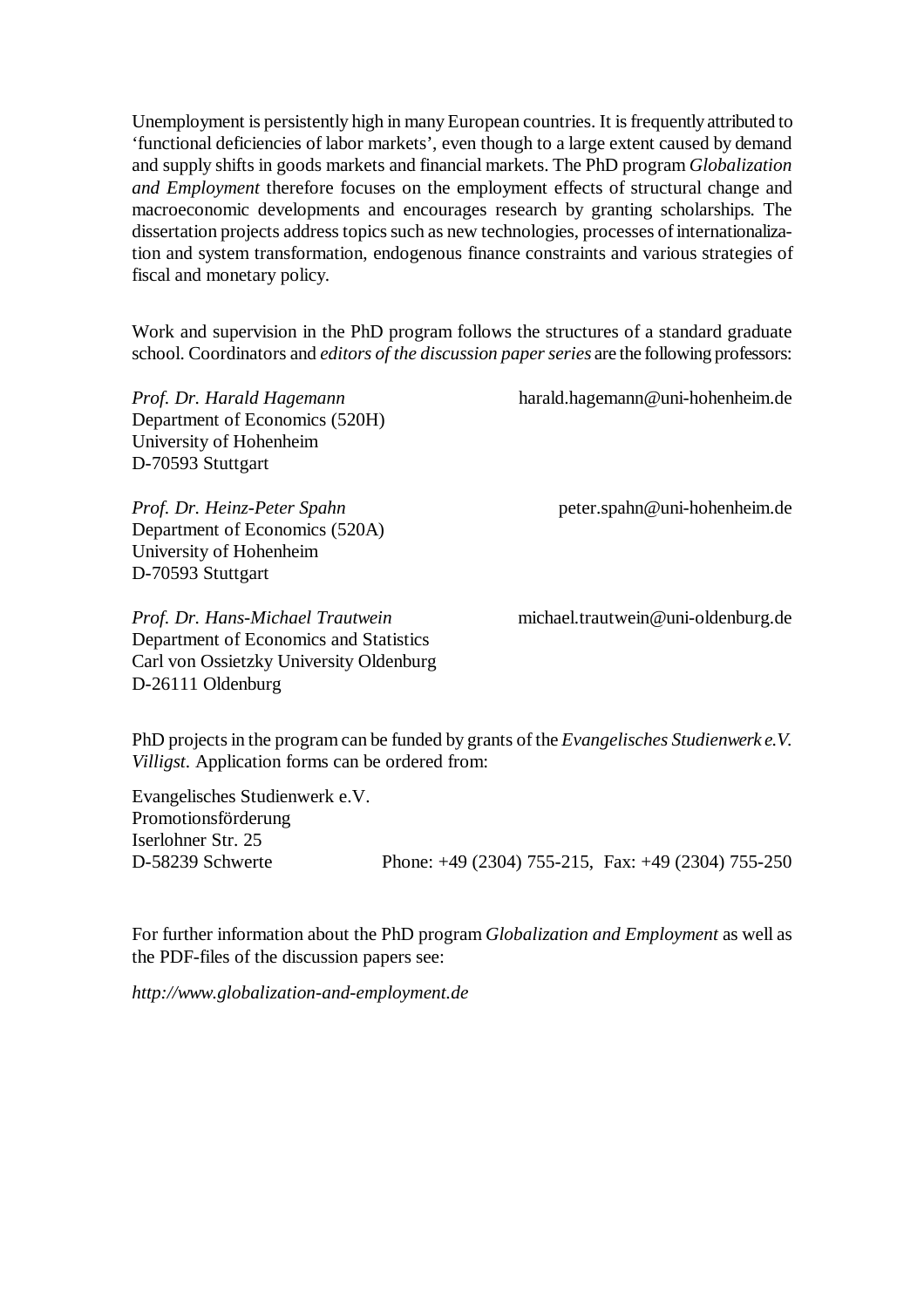# **Demographic Change and Regional Convergence in Canada**

Vincent Geloso

(London School of Economics)

Vadim Kufenko

(University of Hohenheim)

Klaus Prettner

(University of Hohenheim)

**Abstract:** *We examine the role of demographic change for regional convergence in living standards in Canada. Due to economies of scale within a family, decreasing household size has an impact on convergence in living standards, while per capita income convergence remains unaffected. We find that, by relying on per capita income, the dispersion of living standards between Canadian regions is overestimated prior to the 1990s and underestimated thereafter. As a consequence, relying on income per capita results in overestimating the speed of convergence in living standards.*

**JEL CODE: 047, J12, N12.** 

**KEYWORDS:** Regional convergence, living standards, demographic change, household size.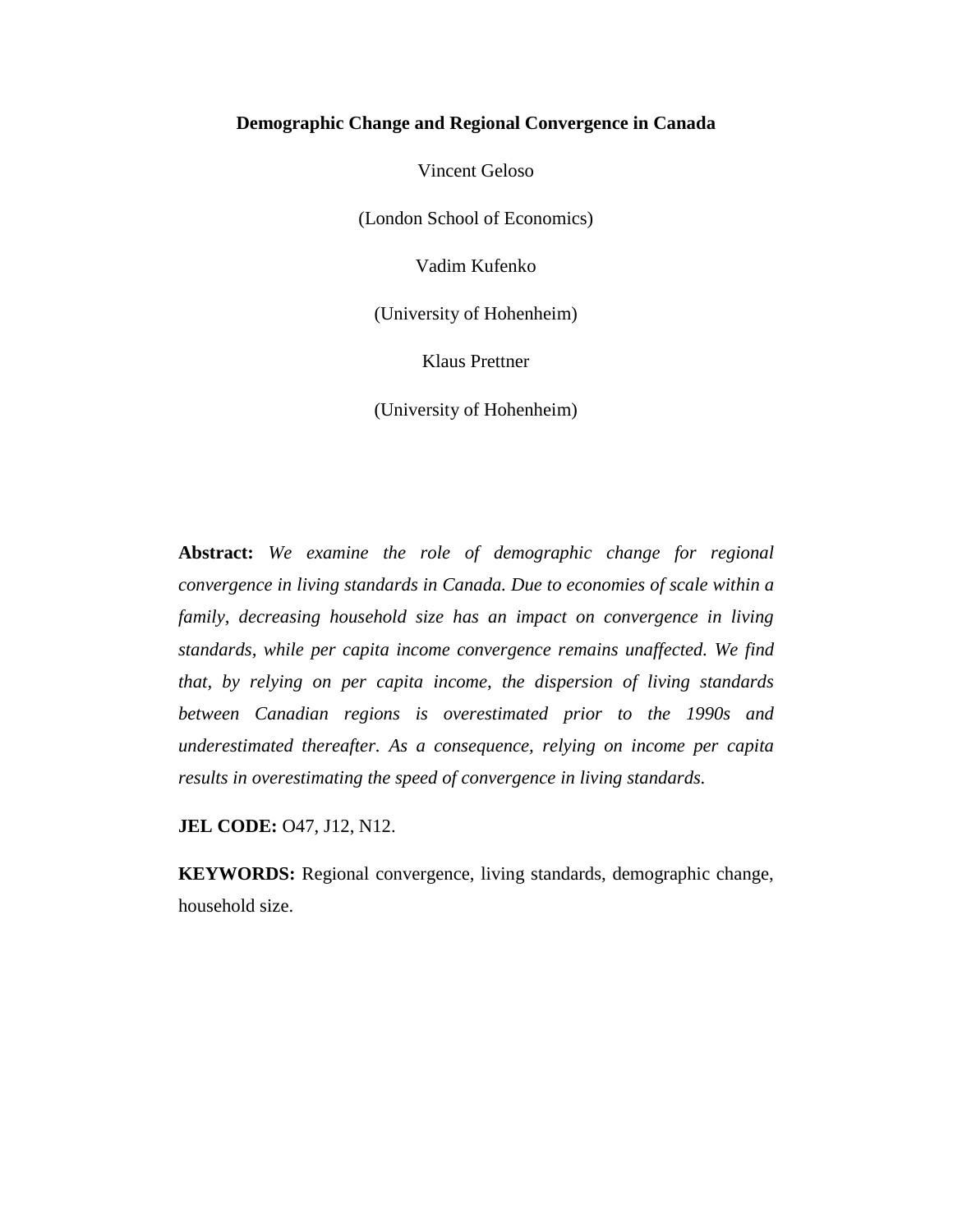# **Introduction**

Within western countries, poorer regions have typically been catching up with richer regions since the  $19<sup>th</sup>$  century. The same is true for Canada (Brown and Macdonald 2015; Macdonald 2015; Gunderson 1996; Coulombe and Lee 1995; DeJuan and Tomljanovich 2005). Since larger households command economies of scale and household sizes have changed considerably over the last century, calculating convergence in living standards by relying on *per capita* income might be misleading (Deaton, 1997; Deaton and Muellbauer 1980; Deaton and Paxton 1998). Buhmann et al. 1988 and Citro and Michael 1995 have suggested using equivalence scales instead of *per capita* measures, where household income is divided by the square root of the number of household members to calculate an adult equivalent (AEQ). We follow this approach and show that such an adjustment for household size leads to substantial changes in the calculated dispersion of living standards at various points in time and, consequently, also results in substantial changes in the calculated rate of convergence.

In the Canadian census of 1871, the initial four provinces (Ontario, Quebec, Nova Scotia, and New Brunswick) had substantially different dwelling sizes. The richest province, Ontario, saw a precipitous and continuous decline in the average number of persons per dwelling, while poorer provinces such as Quebec saw that proportion fall at a much lower rate until the 1950s. This is illustrated in Figure 1, which shows that the average number of persons per dwelling in the Canadian provinces varied widely from a historical point of view, but eventually converged over time.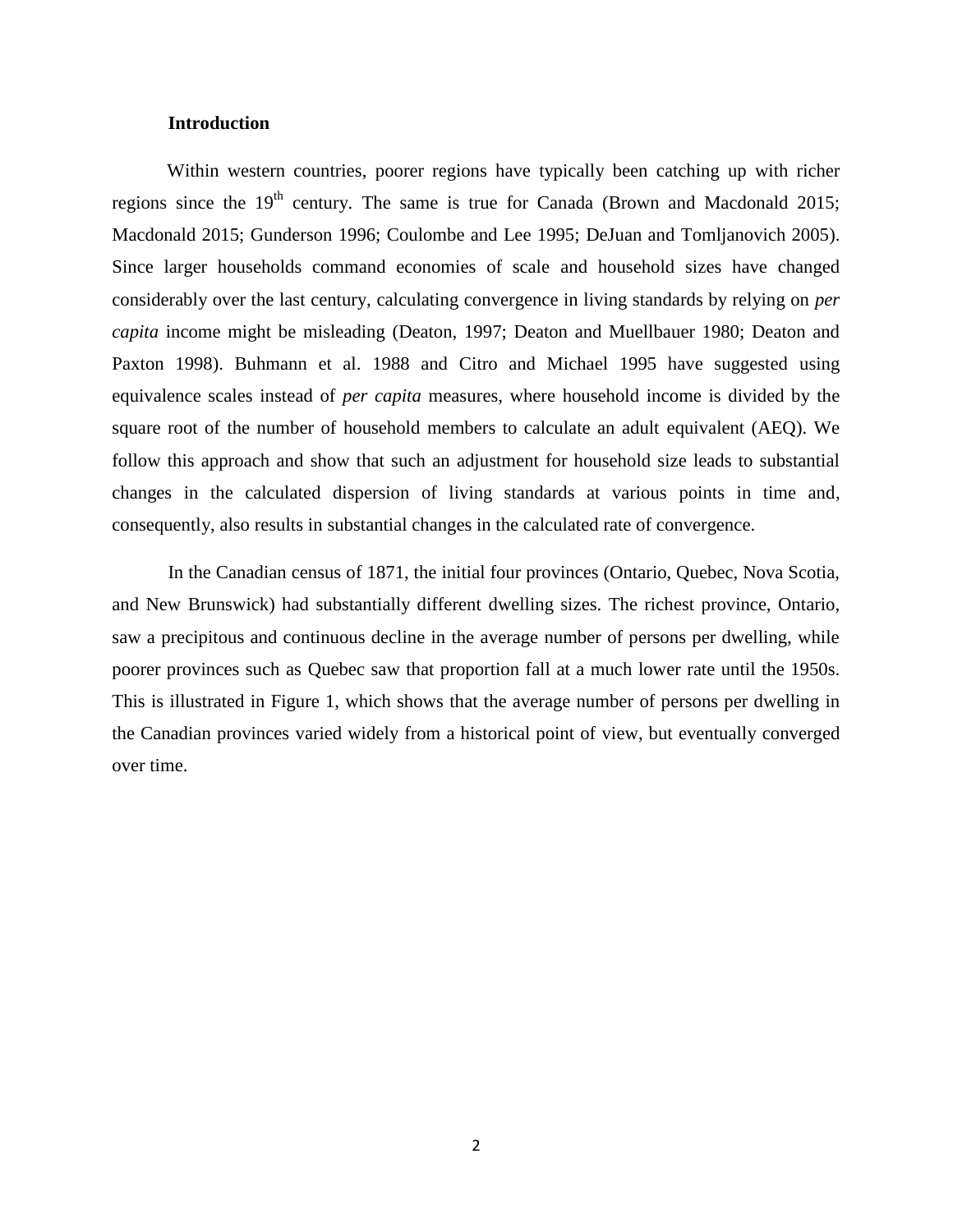

Figure 1: Average Dwelling Size in Canadian Provinces, 1871 to 2011

*Source:* Various editions of Canadian censuses, consulted at the Bibliothèque et Archives Nationales du Québec

#### **Data and Methods**

Economic theory implies that regional incomes tend to converge. Seminal empirical studies have shown that this is indeed the case for the United States (Barro and Sala-i-Martin 1991, 1992; Lindert and Williamson 2016). In our study, we rely on the concept of sigmaconvergence, i.e. the reduction in the dispersion of income levels between regions, to quantify convergence processes. The connection between sigma-convergence and beta-convergence is given by

1) 
$$
\sigma_t^2 = (1 - \beta)^2 \sigma_{t-1}^2 + \sigma_u^2
$$
,

where  $\sigma_t^2$  is the variance of regional income,  $\beta$  is the speed of beta-convergence, and  $\sigma_u^2$  is the variance of exogenous shocks to income. Note that beta-convergence is a necessary but not sufficient condition for sigma-convergence (Durlauf, Johnson and Temple 2005), as sigmaconvergence is the stronger concept.

For the purposes of our paper, we relied on the output series of Irwin and Inwood (2002) for the years 1871, 1891, and 1911. Their paper includes the initial four provinces of Canada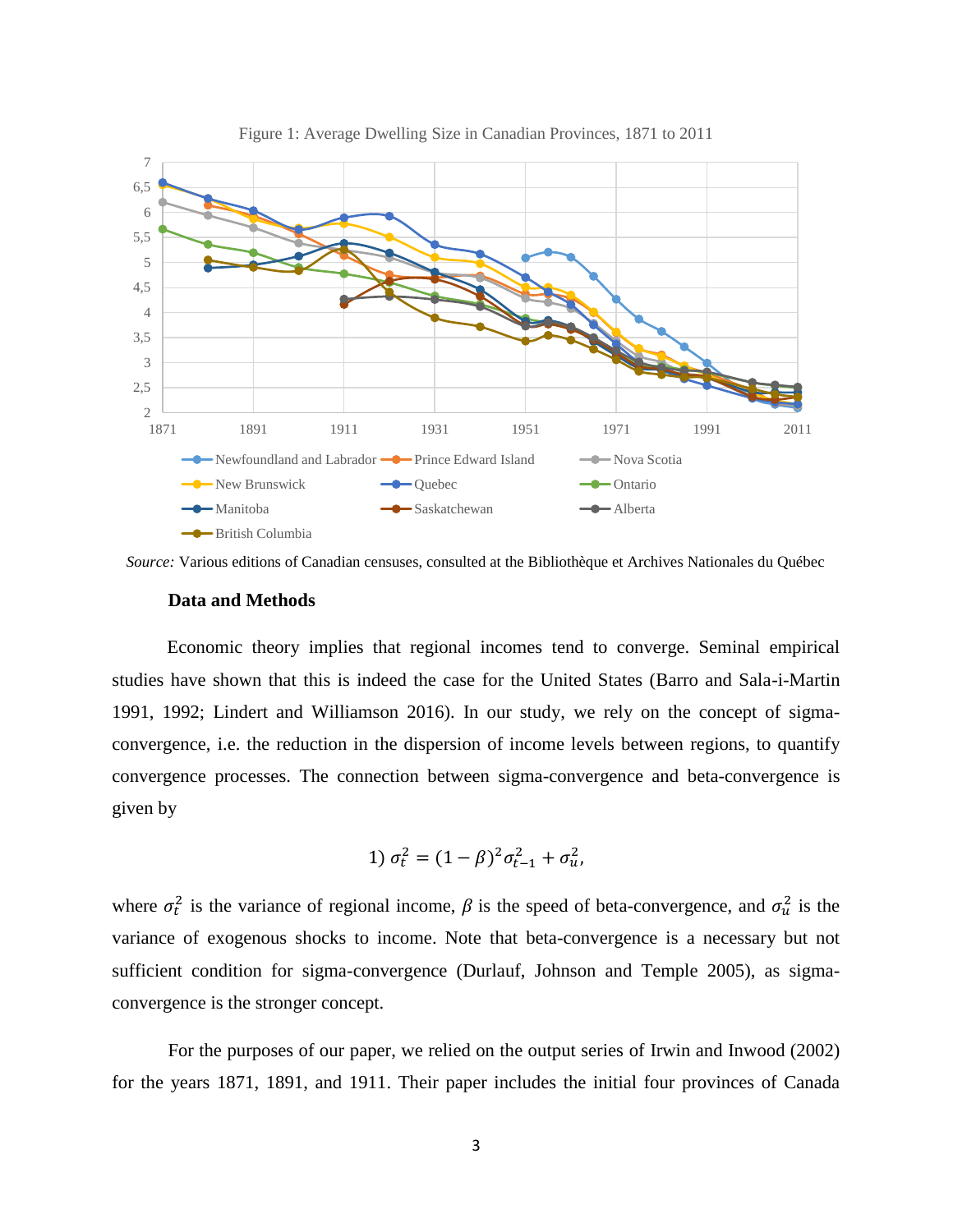(Quebec, Ontario, New Brunswick, and Nova Scotia) but does not include the other provinces that joined Canada later (Manitoba, British Columbia, Prince Edward Island, Saskatchewan, and Alberta). Consequently, we have to rely on Green (1971) for the years 1891, 1911, and 1921. After 1926, we can rely on the dataset provided by Brown and Macdonald (2015a and 2015b), which computes personal income *per capita* and per province from 1926 to 2013, particularly for the purposes of analyzing regional convergence.

The estimates of population and dwelling sizes were compiled from the volumes of the different censuses of Canada. From 1871 to 1951, censuses were decadal. After 1956, they were undertaken on a quinquennial basis. We use the number of dwellings as a measure for the number of households because, over long periods of history, it was not uncommon for younger families to share a household with another family. Using the number of families instead of dwellings would have been misleading for two reasons: First, economies of scale extend to two families in the same dwelling – both families would benefit from this arrangement. Second, the number of families per dwelling was not the same across provinces in earlier periods. Using families instead of dwellings as the unit for capturing economies of scale would therefore introduce another dimension of convergence (convergence in the number of families per dwelling).

It is well known that the variance is affected by a proportional change to the observed variable. Sheret (1984) notes that the unweighted coefficient of variation is biased in the case of changes in the sample size. Therefore, we use the weighted coefficient of variation as proposed by Sheret (1984, p. 290):

2) 
$$
CV_w = \frac{\left[\sum_{i=1}^n (w_i x_i - \bar{x}_w)^2 / (n-1)\right]^{1/2}}{\bar{x}_w},
$$

where  $CV_w$  is the weighted coefficient of variation,  $w_i x_i$  is the weighted value of the observation,  $x_i$ ,  $\bar{x}_w$  is the weighted average over all observations, and n is the sample size. The weights are assigned according to the share of regional income in aggregate income, and the time series of the weighted coefficient of variation is calculated for each year for which the data is available.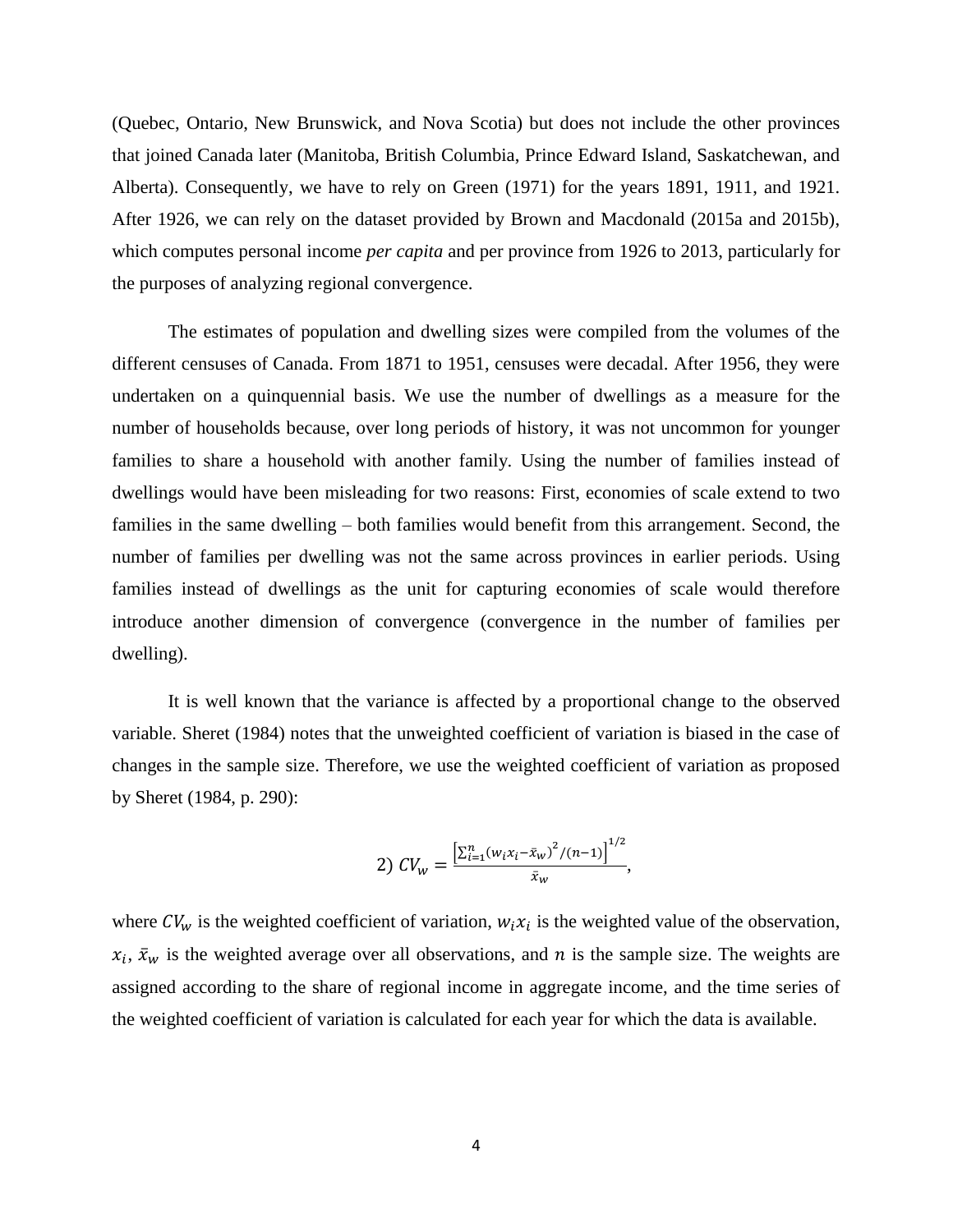# **Results**

From the beginning onwards, the most populous province, Ontario, was also Canada's richest region, followed by British Columbia. Alberta, Saskatchewan and Manitoba are close to the national average, while Quebec, Prince Edward Island, Nova Scotia, New Brunswick and Newfoundland find themselves below the national average. The poorer provinces also had substantially larger households. Due to economies of scale, one dollar of income goes further in a larger household than in a smaller one. Over time, incomes converged across provinces. However, the differences between household sizes also narrowed. Against this backdrop, we expect that income differences measured in terms of adult equivalents are lower than those measured in *per capita* terms. We also expect a more modest convergence trend over time: as poorer provinces catch up with richer provinces in *per capita* income terms, the accompanying reductions in household size imply that the economies of scale effect dissipates.

Figures 2 and 3 confirm that there is an impact of shifting from *per capita* measures to adult-equivalent measures. Figure 2 shows convergence in total income, while figure 3 addresses disposable income. Both figures confirm our reasoning, as the AEQ lines are lower than the lines associated with *per capita* income until the 1990s. It is only after 1990 that the AEQ measure of dispersion is higher than the *per capita* measure. This signals divergence, once households are considered in the denominator.

The increasing divergence between Canadian provinces up to the end of the first half of the  $20<sup>th</sup>$  century is consistent with the historiography of living standards in Canada (McInnis 1968; Altman 1988, 1995, 2003; Inwood and Irwin 2002; Green 1971; Geloso 2013; Brown and Macdonald 2015). In the early decades of political unification, the eastern provinces diverged from the populous province of Ontario, while the new western provinces of Alberta, British Columbia, Saskatchewan, and Manitoba tended to exhibit income levels close to those of Ontario. The convergence of the post-war era (De Juan and Tomljanovich 2005) is visible, but its magnitude is reduced. While *per capita* figures show continued convergence until 2013, the adult-equivalent figures suggest a different pattern after the 1980s – a slight increase in dispersion.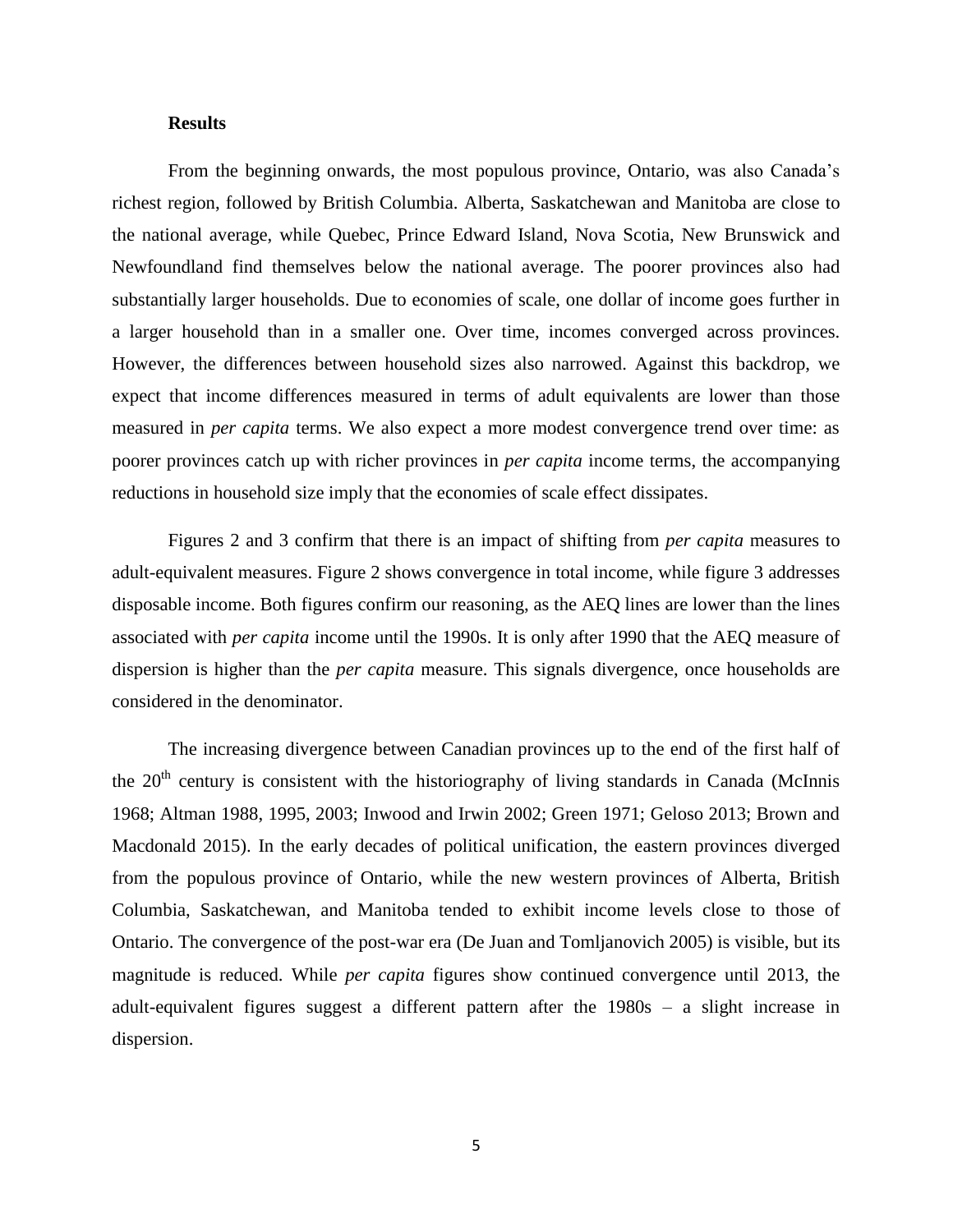

Figure 3. Disposable Income: WCV, all regions



When analyzing convergence, it is important to consider the role of intergovernmental transfers as well. Under the guise of equalization payments and federal transfers to the provinces,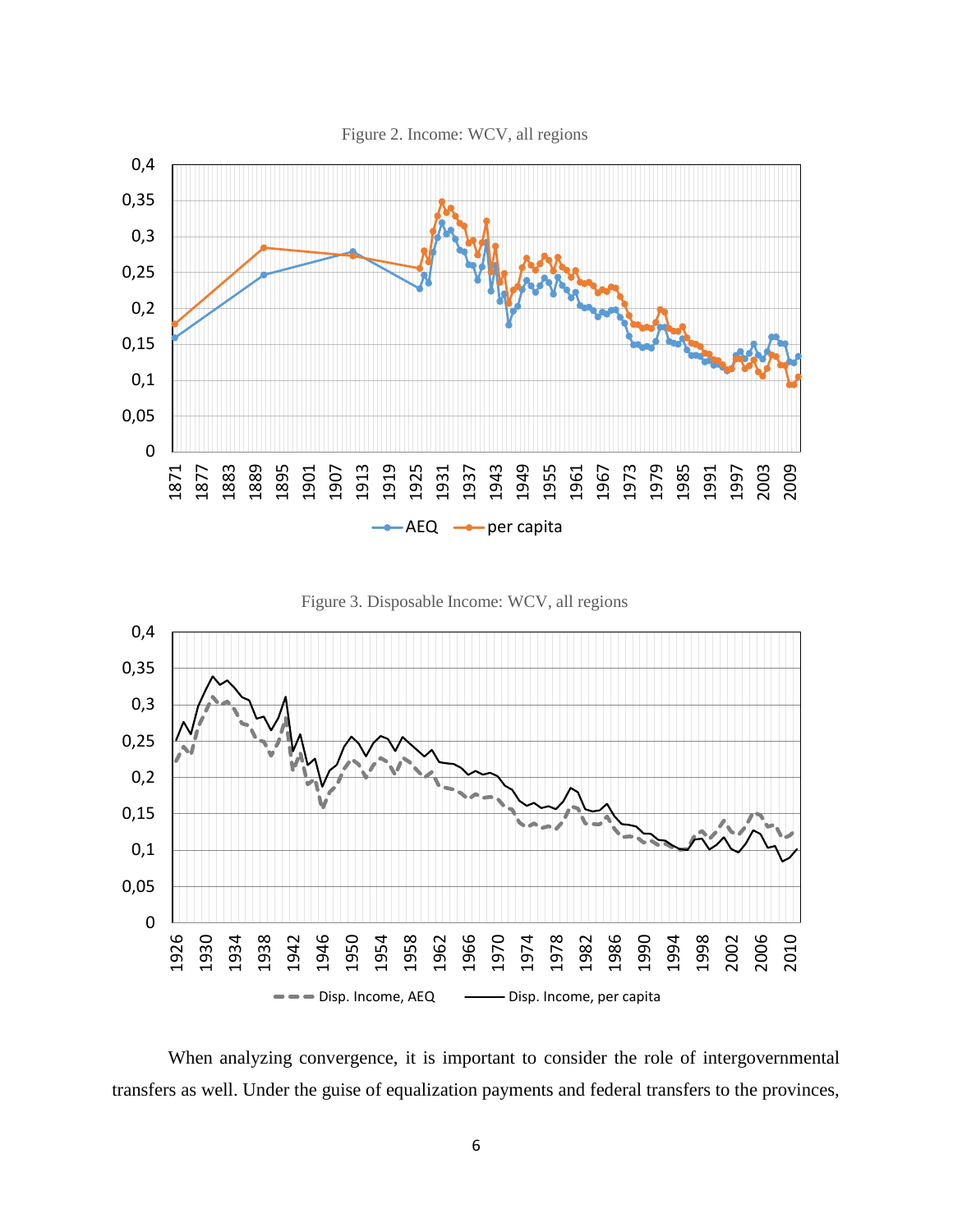poorer provinces gain at the expense of richer provinces (Coiteux 2009). Figure 3 shows that fiscal transfers across provinces have a weak impact on reducing income disparities. Our conclusions about divergence hold for Figure 3 as well.

#### **Conclusion**

We show that convergence is affected considerably by shifting to a measure that adjusts for differences in household size. Most notably, the convergence of living standards is slower when measured in adult equivalent units instead of *per capita* units. Our results suggest an important venue for convergence studies. The differences in household sizes within Canada are small relative to those between different countries. In the late  $20<sup>th</sup>$  century, household sizes in OECD countries hovered around 3 persons per household, while developing countries had average household sizes closer to 5 persons (Boongaarts 2001). This is a significant difference to account for, which could have sizeable effects on estimates of livings standards and convergence rates.

# R**EFERENCES**

#### **Primary Sources:**

Census of Canada, 1881, Volume 1

Census of Canada, 1901, Volume 1

Census of Canada, 1921, Volume 3

Census of Canada, 1931, Volume 5

Census of Canada, 1951, Volume 3

Census of Canada, 1991, Catalogue 93-311, Dwellings and Households: The Nation

Census of Canada, 2006, Catalogue no. 92-200-XPB, A National Overview: Population and Dwelling Counts

Census of Canada, 2011, Population and Dwelling Count Highlight Tables – available online at [http://www12.statcan.ca/census-recensement/2011/dp-pd/hlt-fst/pd-pl/Table-](http://www12.statcan.ca/census-recensement/2011/dp-pd/hlt-fst/pd-pl/Table-Tableau.cfm?LANG=Eng&T=101&S=50&O=A)[Tableau.cfm?LANG=Eng&T=101&S=50&O=A](http://www12.statcan.ca/census-recensement/2011/dp-pd/hlt-fst/pd-pl/Table-Tableau.cfm?LANG=Eng&T=101&S=50&O=A)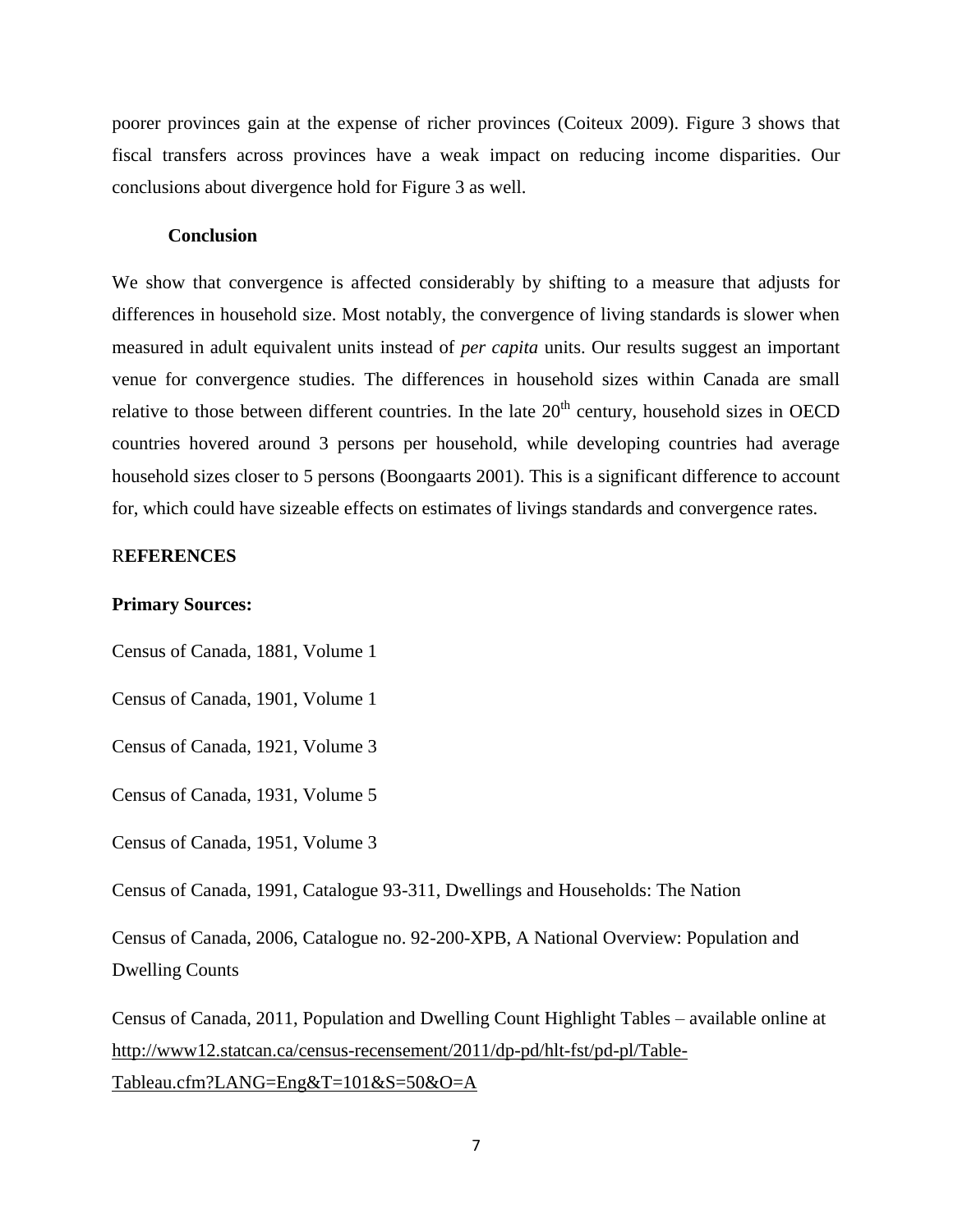#### **Secondary Sources**

- Altman, Morris. "Economic development with high wages: An historical perspective." *Explorations in Economic History* 25.2 (1988): 198-224.
- Altman, Morris. "Labor productivity in late nineteenth-century Quebec and Ontario manufacturing: explaining Ontario's advantage." *American Review of Canadian Studies* 25.2-3 (1995): 219-249.
- Altman, Morris. "Staple theory and export‐led growth: constructing differential growth." *Australian Economic History Review* 43.3 (2003): 230-255.
- Barro, Robert, and Xavier Sala-i-Martin. "Convergence across States and Regions." *Brookings Papers on Economic Activity* 22.1 (1991): 107-182.
- Barro, Robert J., and Xavier Sala-i-Martin. "Convergence." *Journal of Political Economy* 100.2 (1992): 223-51.
- Bongaarts, John. "Household size and composition in the developing world in the 1990s." *Population studies* 55.3 (2001): 263-279.
- Brown, Mark and Ryan Macdonald. *Provincial Convergence and Divergence in Canada, 1926 to 2011*. Statistics Canada, 2015.
- Buhmann, Brigitte, Rainwater, Lee, Schmaus, Guenther, and Smeeding, Timothy M. "Equivalence scales, well-being, inequality, and poverty: Sensitivity estimates across ten countries using the Luxembourg Income Study (LIS) database." *Review of Income and Wealth*, 34.2 (1988): 115-142
- Citro, Constance F., and Robert T. Michael, eds. *Measuring Poverty: A New Approach*. National Academies Press, 1995.
- Coiteux, Martin. *Le Point sur les Écarts de Revenu entre les Québécois et les Canadiens des Autres Provinces.* Centre sur la Productivité et la Prospérité, 2012.
- Coulombe, Serge, and Frank C. Lee. "Convergence across Canadian provinces, 1961 to 1991." *Canadian Journal of Economics* (1995): 886-898.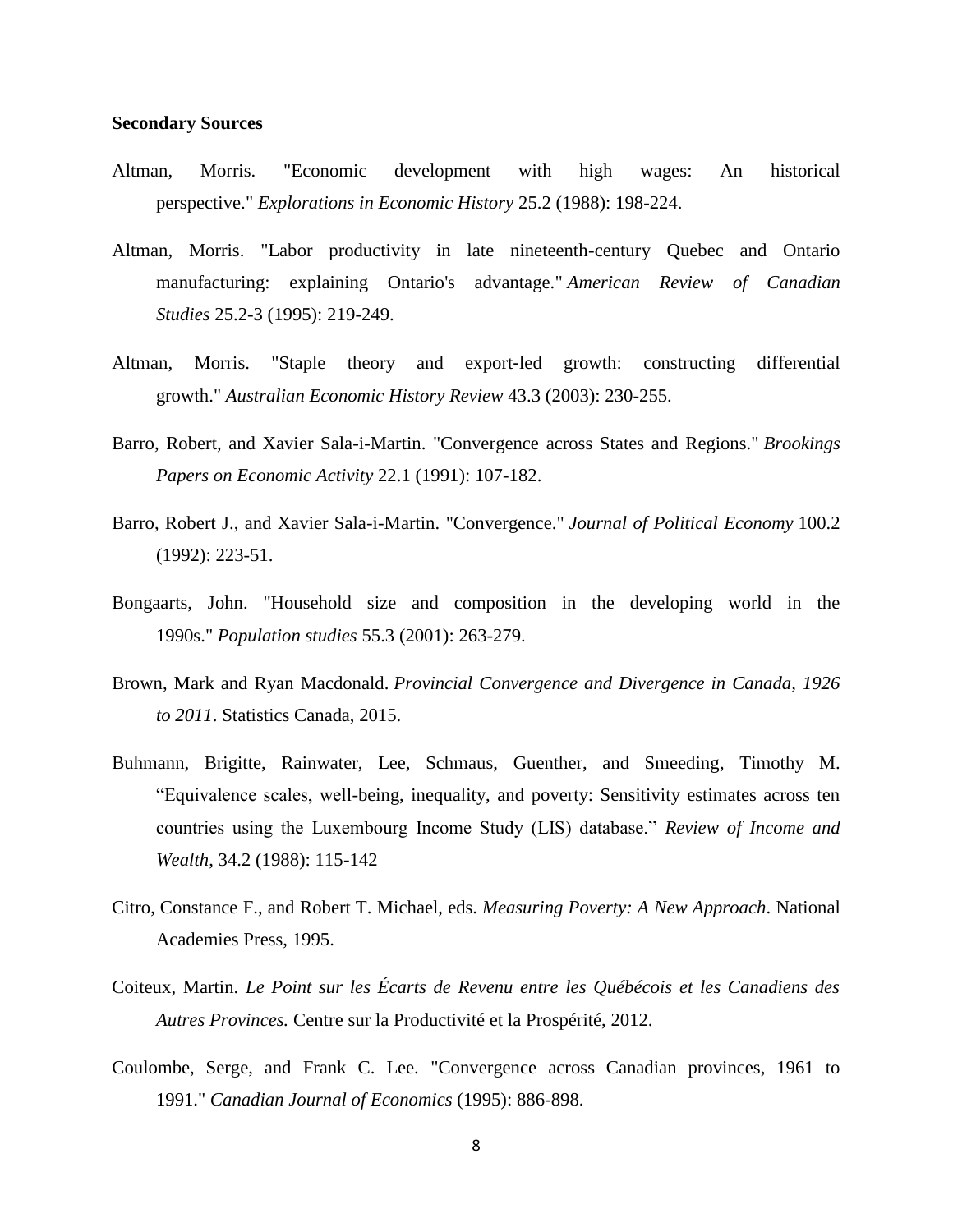- Deaton, Angus. *The analysis of household surveys: a microeconometric approach to development policy*. World Bank Publications, 1997.
- Deaton, Angus, and John Muellbauer. *Economics and consumer behavior*. Cambridge university press, 1980.
- Deaton, Angus, and Christina Paxson. "Economies of scale, household size, and the demand for food." *Journal of political economy* 106.5 (1998): 897-930.
- DeJuan, Joseph, and Marc Tomljanovich. "Income convergence across Canadian provinces in the 20th century: Almost but not quite there." *The Annals of Regional Science* 39.3 (2005): 567-592.
- Durlauf, Steven, Paul Johnson and Jonathan Temple. "Growth Econometrics," *Handbook of Economic Growth, Volume 1, Part A.* Ed. Philippe Aghion and Steven Durlauf. Amsterdam: Elsevier, 2005 : 555-677.
- Geloso, Vincent. *Du Grand Rattrapage au Déclin Tranquille : Une histoire économique et sociale du Québec de 1900 jusqu'à nos jours.* Accent Grave, 2013.
- Green, Alan G. *Regional Aspects of Canada's Economic Growth*. University of Toronto Press, 1971.
- Gunderson, Morley. "Regional productivity and income convergence in Canada under increasing economic integration." *Canadian Journal of Regional Science* 19.1 (1996): 1-24.
- Inwood, Kris, and Jim Irwin. "Land, income and regional inequality: New estimates of provincial incomes and growth in Canada, 1871-1891."*Acadiensis* 31.2 (2002): 157-184.
- Lindert, Peter H., and Jeffrey G. Williamson. *Unequal Gains: American Growth and Inequality since 1700*. Princeton University Press, 2016.
- McInnis, Marvin. "The trend of regional income differentials in Canada." *Canadian Journal of Economics/Revue canadienne d'Economique*1.2 (1968): 440-470.
- Sheret, Michael. "The coefficient of variation: Weighting Considerations." *Social Indicators Research* 15.3 (1984): 289-295.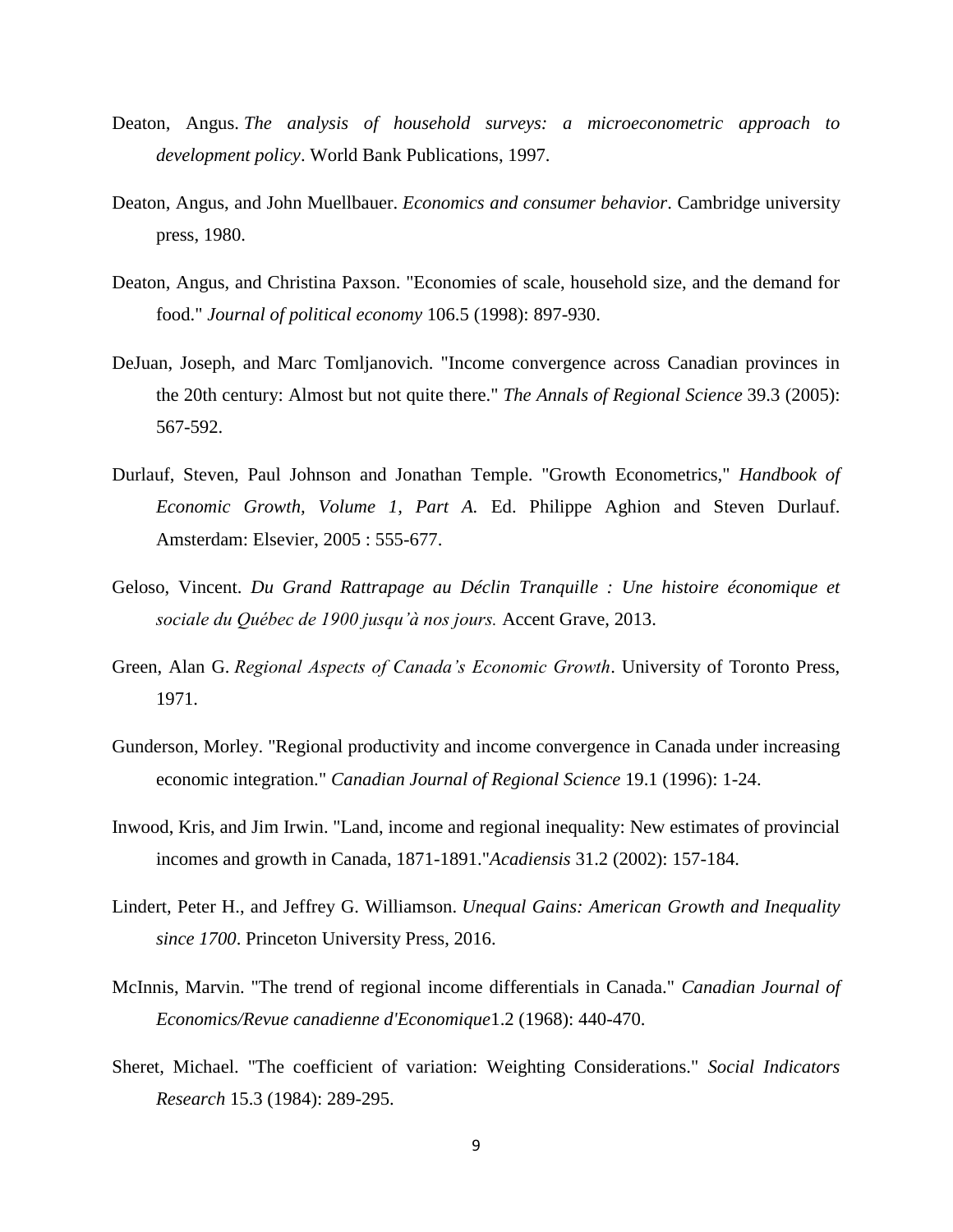Zhang, Wei-Bin. "Economic Growth with Heterogeneous Households, Gender Division of Labor, and Elastic Labor Supply." *Journal of Income Distribution* 21.2 (2012): 15-37.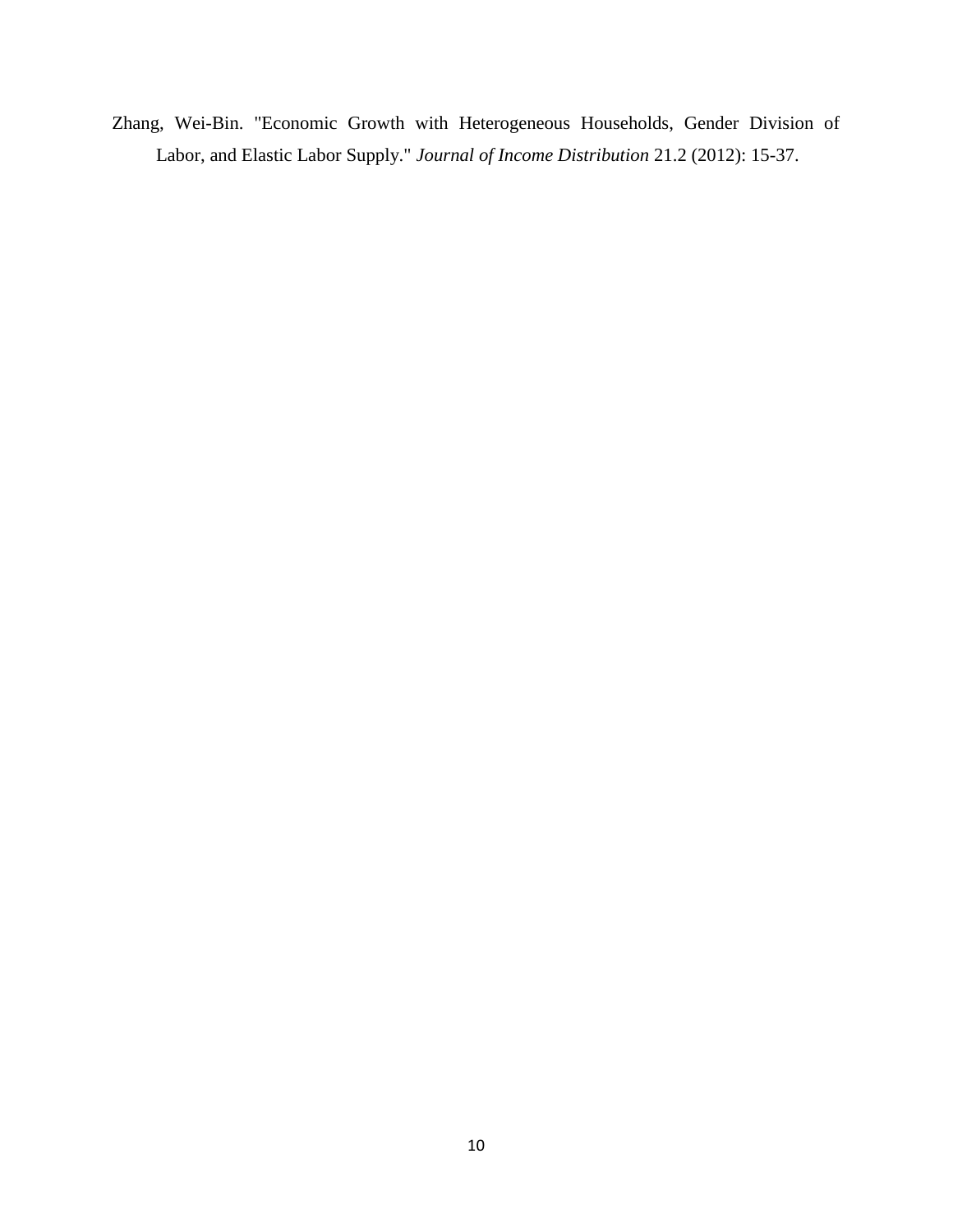# **SCHRIFTENREIHE DES PROMOTIONSSCHWERPUNKTS GLOBALISIERUNG UND BESCHÄFTIGUNG**

| Nr. | 1/1998      | Bernhard Holwegler und Hans-Michael Trautwein, Beschäftigungswirkungen<br>der Internationalisierung, eine Studie aus- und einfließender Direkt-<br>investitionen der Metall- und Elektroindustrie im Raum Stuttgart |
|-----|-------------|---------------------------------------------------------------------------------------------------------------------------------------------------------------------------------------------------------------------|
| Nr. | 2/1998      | Heinz-Peter Spahn, Heterogeneous Labour, the Unemployment Equilibrium,<br>and the Natural Rate                                                                                                                      |
| Nr. | 3/1998      | Philip Arestis, Iris Biefang-Frisancho Mariscal and Harald Hagemann,<br>Capital Shortage Unemployment in Germany and the UK                                                                                         |
| Nr. | 4/1999      | Theo Schewe, Full Employment in the Age of Globalisation? Political-<br>Economic Analysis of Effective Employment Policies in the Nineties. The Case<br>of Norway.                                                  |
| Nr. | 5/1999      | Hagen Krämer, Dienstleistungen: Motor für Wachstum und Beschäftigung in<br>Deutschland?                                                                                                                             |
| Nr. | 6/1999      | Jürgen Kromphardt, Lohnbildung und Beschäftigung                                                                                                                                                                    |
| Nr. | 7/1999      | Ewald Walterskirchen, Beschäftigungspolitik in Österreich                                                                                                                                                           |
| Nr. | 8/1999      | Reiner Franke, Lohnzurückhaltung, Beschäftigung und (zu) einfache<br>empirische Zusammenhänge                                                                                                                       |
| Nr. | 9/1999      | Peter Kalmbach, Implications of Integration for Wage Formation and<br>Employment                                                                                                                                    |
|     | Nr. 10/2000 | Arne Heise, Theoretische Grundlagen einer Verhaltensabstimmung der makro-<br>ökonomischen Politikträger                                                                                                             |
|     | Nr. 11/2000 | Eckhard Hein und Carsten Ochsen, Monetary Interest Rates, Income Shares,<br>and Investment: Theory and Empirical Evidence for France, Germany, the UK,<br>and the USA                                               |
|     | Nr. 12/2000 | Guntram R. M. Hepperle, Airbus – ein gelungenes Beispiel für<br>beschäftigungsorientierte Industriepolitik?                                                                                                         |
|     | Nr. 13/2000 | Bernhard Holwegler, Implikationen der Technologiediffusion für<br>technologische Arbeitslosigkeit                                                                                                                   |
|     | Nr. 14/2000 | Markus Schreyer, Wachstum und Beschäftigung vor dem Hintergrund des<br>Solowschen Produktivitätsparadoxons                                                                                                          |
|     | Nr. 15/2000 | Mauro Boianovsky, Some Cambridge Reactions to The General Theory: David<br>Champernowne and Joan Robinson on Full Employment                                                                                        |
|     | Nr. 16/2001 | Marc-Peter Radke, Law and Economics of Microsoft vs. U.S. Department of<br>Justice: A New Economic Paradigm for Antitrust in Network Markets or<br><b>Inefficient Lock-in of Antitrust Policy?</b>                  |
|     | Nr. 17/2001 | Daniel Hartmann, Taylor-Regel und amerikanische Geldpolitik                                                                                                                                                         |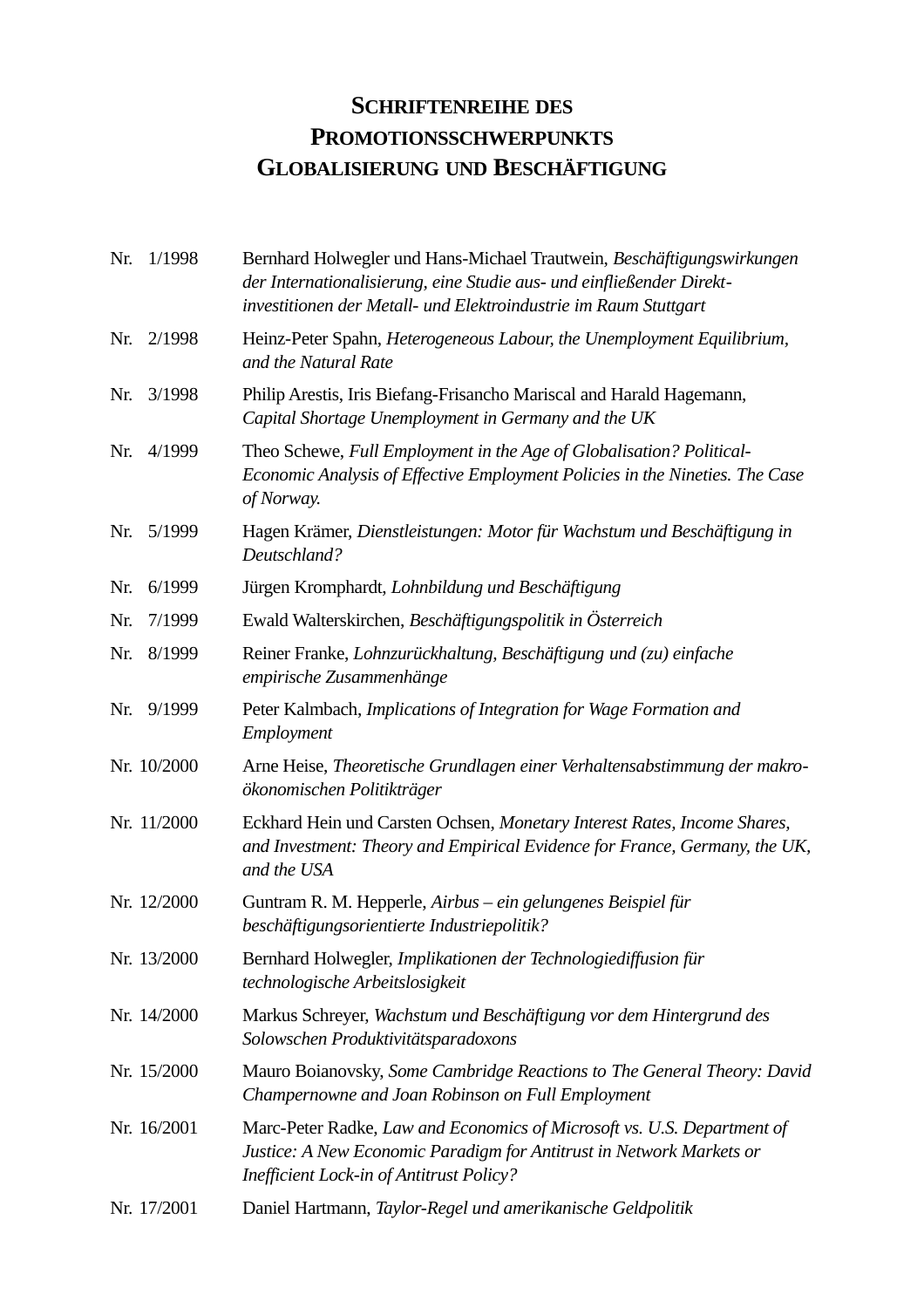| Nr. 18/2002 | Jutta Maute, Stabilization via Currency Board                                                                                                                               |
|-------------|-----------------------------------------------------------------------------------------------------------------------------------------------------------------------------|
| Nr. 19/2002 | Daniel Hartmann, The Fed Strategy: Successful but Out-of-Date?                                                                                                              |
| Nr. 20/2004 | Dirk H. Ehnts, Spatial Decisions of Multinational Enterprises and their Effect<br>on Local Firms                                                                            |
| Nr. 21/2004 | Theo Schewe, Makroökonomische Probleme des extensiven Rohstoffexports in<br>einer entwickelten Volkswirtschaft - analysiert am Beispiel der norwegischen<br>Erdölwirtschaft |
| Nr. 22/2005 | Georg Erber & Aida Sayed-Ahmed, Offshore Outsourcing - A global shift in<br>the present IT industry                                                                         |
| Nr. 23/2006 | Deborah Schöller, Service Offshoring: A Challenge for Employment? Evidence<br>from Germany                                                                                  |
| Nr. 24/2007 | Ralf Rukwid, Arbeitslosigkeit und Lohnspreizung - Empirische Befunde zur<br>Arbeitsmarktsituation gering Qualifizierter in Deutschland                                      |
| Nr. 25/2007 | Julian P. Christ, Varieties of Systems of Innovation: A Survey of their Evolution<br>in Growth Theory and Economic Geography                                                |
| Nr. 26/2008 | Andreja Benković & Juan Felipe Mejía, Tourism as a Driver of Economic<br>Development: The Colombian Experience                                                              |
| Nr. 27/2009 | Julian P. Christ & André P. Slowak, Standard-Setting and Knowledge<br><b>Dynamics in Innovation Clusters</b>                                                                |
| Nr. 28/2009 | Constanze Dobler, The Impact of Institutions, Culture, and Religion on Per<br>Capita Income                                                                                 |
| Nr. 29/2009 | Julian P. Christ & André P. Slowak, Why Blu-ray vs. HD-DVD is not<br>VHS vs. Betamax: The Co-evolution of Standard-setting Consortia                                        |
| Nr. 30/2009 | Patricia Hofmann, Die neue neue Außenhandelstheorie: das Melitz-Modell                                                                                                      |
| Nr. 31/2010 | Julian P. Christ, The Geography and Co-location of EuropeanTechnology-<br>specific Co-inventorship Networks                                                                 |
| Nr. 32/2010 | Julian P. Christ, Geographic Concentration and Spatial Inequality: Two<br>Decades of EPO Patenting at the Level of European Micro Regions                                   |
| Nr. 33/2011 | Finn Marten Körner, An Equilibrium Model of 'Global Imbalances' Revisited                                                                                                   |
| Nr. 34/2011 | Constanze Dobler & Harald Hagemann, Economic Growth in the Post-<br>Socialist Russian Federation after 1991: The Role of Institutions                                       |
| Nr. 35/2011 | Constanze Dobler, Instability, Economic Stagnation and the Role of Islam in<br>the North Caucasus                                                                           |
| Nr. 36/2012 | Georg Erber und Harald Hagemann, Wachstums- und Investitionsdynamik in<br>Deutschland                                                                                       |
| Nr. 37/2012 | Ralf Rukwid, Grenzen der Bildungsexpansion? Ausbildungsinadäquate<br>Beschäftigung von Ausbildungs- und Hochschulabsolventen in Deutschland                                 |
| Nr. 38/2012 | Vadim Kufenko, Empirical Analysis of Regional Economic Performance in<br>Russia: Human Capital Perspective                                                                  |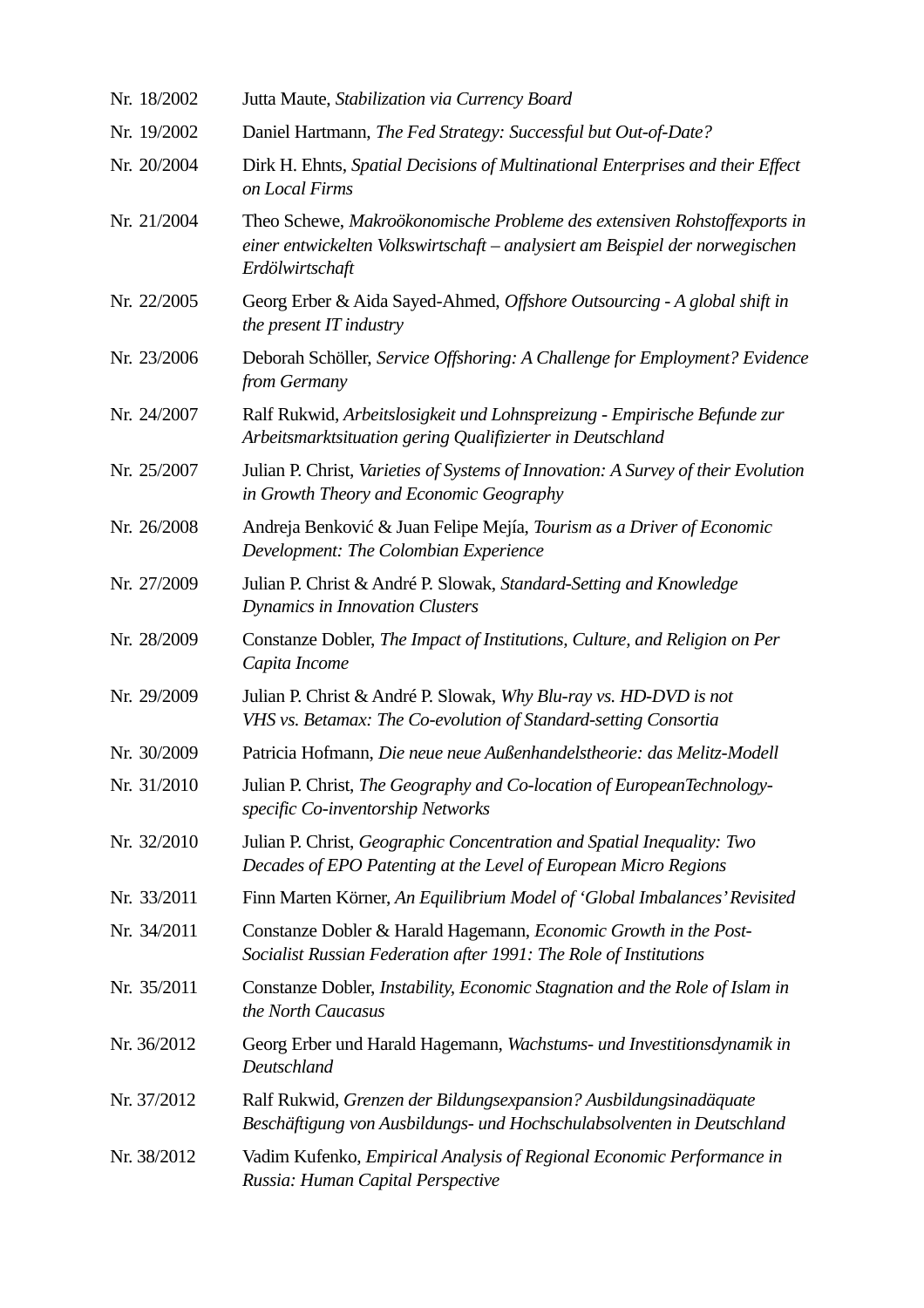| Nr. 39/2013 | Harald Hagemann und Vadim Kufenko, The Political Kuznets Curve for<br>Russia: Income Inequality, Rent Seeking Regional Elites and Empirical<br>Determinants of Protests during 2011/2012 |
|-------------|------------------------------------------------------------------------------------------------------------------------------------------------------------------------------------------|
| Nr. 40/2014 | Danila Raskov und Vadim Kufenko, The Role of Old Believers' Enterprises:<br>Evidence from the Nineteenth Century Moscow Textile Industry                                                 |
| Nr. 41/2014 | Harald Hagemann, Georg Erber, Niels Geiger, Johannes Schwarzer und Oliver<br>Zwiessler, Wachstums- und Investitionsdynamik in Deutschland                                                |
| Nr. 42/2015 | Vincent Geloso und Vadim Kufenko, Malthusian Pressures: Empirical<br>Evidence from a Frontier Economy                                                                                    |
| Nr. 43/2015 | Christine Clement, The Formal-Informal Economy Dualism in a Retrospective<br>of Economic Thought since the 1940s                                                                         |
| Nr. 44/2015 | Niels Geiger, The Rise of Behavioural Economics: A Quantitative Assessment                                                                                                               |
| Nr. 45/2015 | Vadim Kufenko und Niels Geiger, Stylized Facts of the Business Cycle:<br>Universal Phenomenon, or Institutionally Determined?                                                            |
| Nr. 46/2015 | Niels Geiger und Vadim Kufenko, Business Cycles in the Economy and in<br>Economics: An Econometric Analysis                                                                              |
| Nr. 47/2015 | Alex Arsenault Morin, Vincent Geloso und Vadim Kufenko, Infant Mortality<br>and the Role of Seigneurial Tenure in Canada East, 1851                                                      |
| Nr. 48/2016 | Vadim Kufenko, Spurious Periodicities in Cliometric Series: Simultaneous<br><b>Testing</b>                                                                                               |
| Nr. 49/2016 | Vincent Geloso, Vadim Kufenko und Klaus Prettner, Demographic Change<br>and Regional Convergence in Canada                                                                               |